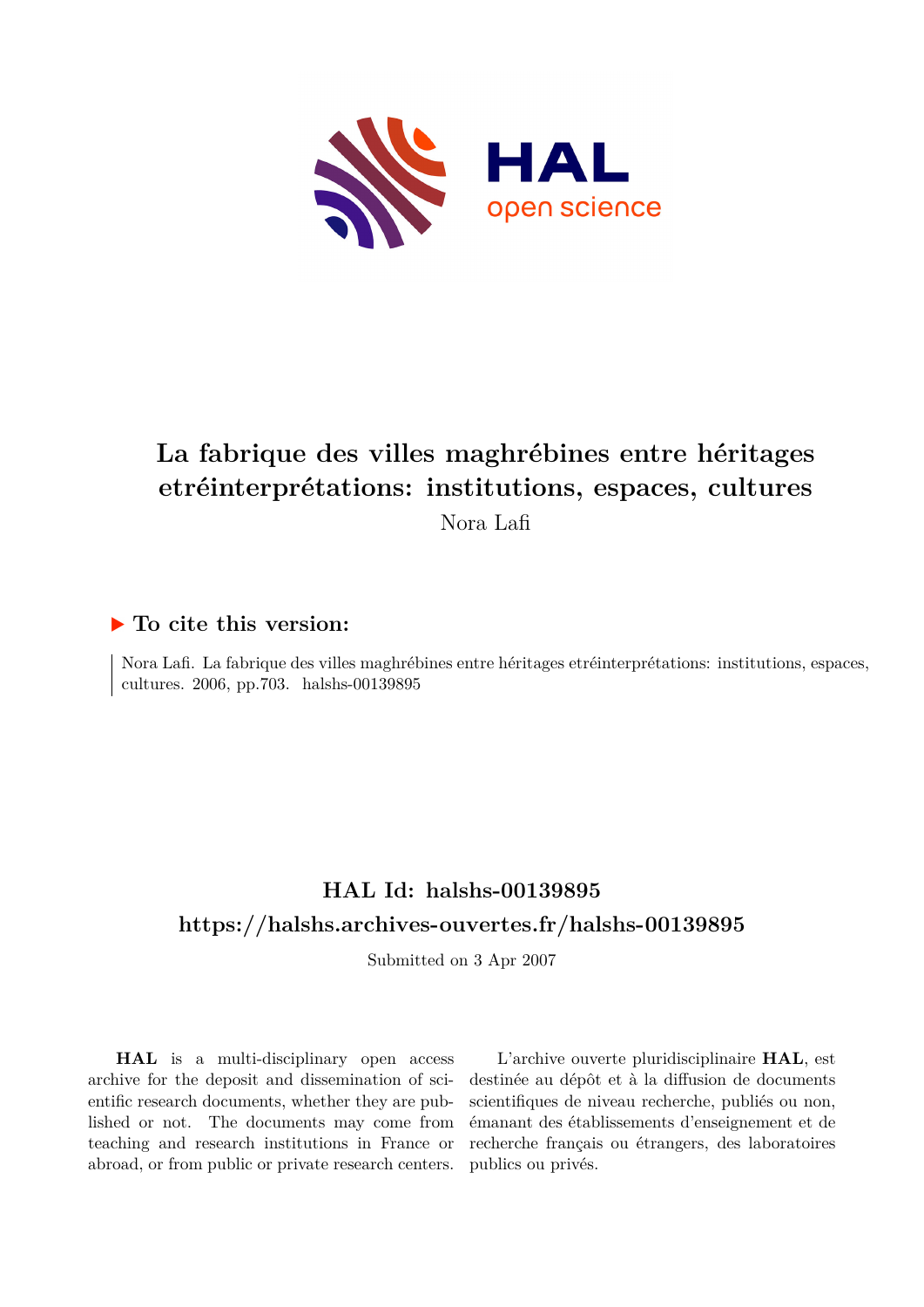Lafi (Nora) (ZMO Berlin), "La fabrique des villes maghrébines entre héritages et réinterprétations: institutions, espaces, cultures", in Boumaza (Nadir) (Ed.), Villes réelles, villes projetées. Fabrication de la ville au Maghreb, Paris, Maisonneuve et Larose, 2006, 703p.

Merci de se référer à la pagination du texte édité pour toute citation

#### Introduction

Je voudrais initier la présente réflexion par l'évocation des stimulantes propositions théoriques de Homi Bhabha au sujet de la place de la culture dans la civilisation arabe contemporaine<sup>1</sup>. Ce chercheur, qui a réfléchi non seulement au contenu explicite des notations culturelles, mais également aux diverses implications implicites qu'elles véhiculent, un certain nombre de lignes de force se dégagent de l'analyse : tout d'abord la prégnance constante des stéréotypes hérités de la période coloniale, y compris dans les discours et les pensées qui s'en sont démarqués, ensuite, l'importance des phénomènes de mimétisme culturel, d'ambivalence culturelle à double sens de fonctionnement, de différence culturelle et son rapport au relativisme culturel. Autre notion primordiale introduite par Bhabha: la dissémi-Nation. Derrière ce néologisme un peu abscons, se cache l'idée de brouillage des parcours culturels des modèles dans la construction des appareils et des identités nationales. Au total, Bhabha propose une vision désenchantée des circulations culturelles, c'est-à-dire non seulement décolonisée, mais aussi débarrassée des illusions obligées de la référence culturelle. C'est cet ensemble de propositions théoriques que je voudrais que nous ayons à l'esprit dans notre propre parcours et notre réflexion sur l'urbanité dans son rapport à la culture en général. Pour ce qui me concerne, c'est à partir de l'analyse des évolutions des modalités de gouvernement urbain au Maghreb et de leur rapport à l'environnement culturel au sens large que je voudrais contribuer aux présents débats. J'ai choisi trois sphères culturelles, riches de références, d'éventuels modèles et de vastes connotations et interprétations, à confronter aux données de l'évolution des modalités du gouvernement urbain au Maghreb : la sphère extérieure, c'est-à-dire tout ce qui est censé venir d'ailleurs, la sphère de l'Etat central et de ses dépendances administratives et sociales, et enfin la vaste sphère du religieux. A chaque fois je tenterai de participer au processus de désenchantement des références culturelles.

#### I/Gouvernement urbain et références extérieures

Je voudrais partir pour ce point du stéréotype interprétatif colonial : il n'y aurait pas au Maghreb avant la colonisation, et au moins avant l'influence européenne médiatisée par les réformes ottomanes, de formes autochtones de gouvernement urbain. Ce stéréotype est de nos jours encore largement diffusé : on le retrouve dans la plupart des études disponibles, tant d'histoire que de sociologie des institutions. La réflexion sur la notion même d'institution en contexte culturel maghrébin en est conditionnée : ce qu'il avait avant l'influence européenne, quand on reconnaît qu'il y avait quelque chose, n'aurait en aucun cas atteint la forme institutionnelle.

<sup>&</sup>lt;sup>1</sup> Bhabha (Homi K/), *The location of culture*, Londres, Routledge, 1994, 285 p.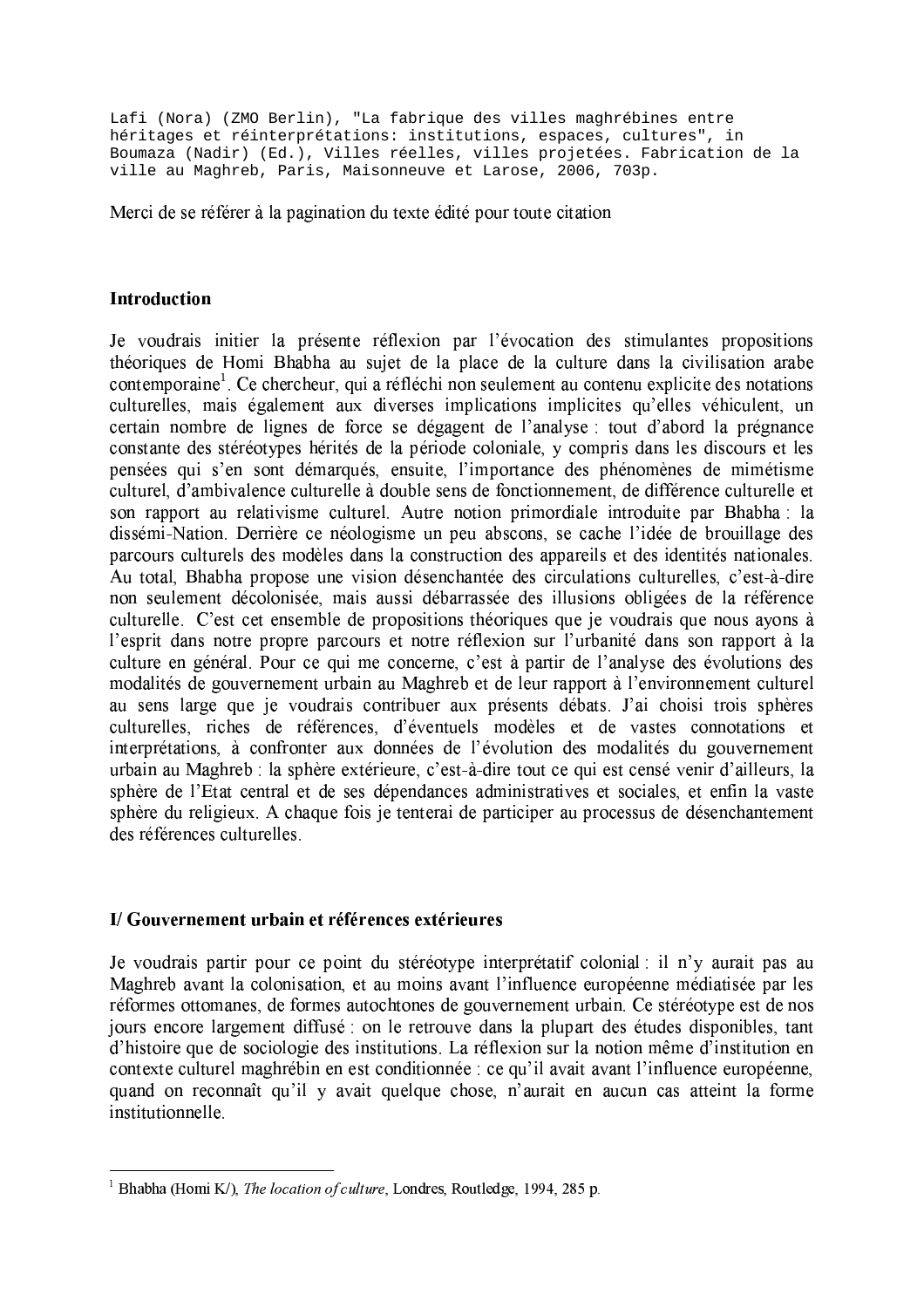Je pense avoir contribué à relativiser ce stéréotype par mes études sur la ville de Tripoli<sup>2</sup>. L'intérêt de ce cas est qu'il concerne une ville colonisée tardivement. Alors que pour l'Algérie, tout réflexion sur les institutions locales doit prendre en compte la situation coloniale dès les années 1830, pour la tripolitaine, il faut attendre le début du XXe siècle. Alors qu'en Tunisie les réformes ottomanes municipales se font dans le contexte d'un impérialisme européen déjà fort avancé, à Tripoli les réformes sont appliquées avec succès dans les années 1860 et 1870, ce qui permet de réfléchir au passage de l'Ancien régime à la modernité. J'ai pu ainsi montrer tout d'abord qu'il existait un mode de gouvernement urbain de type d'Ancien régime à Tripoli, c'est-à-dire fondé sur le système des corporations et sur l'assemblée des marchands de la ville. A sa tête on trouvait le personnage du chef de la ville, le cheikh al-bilâd, qui avait d'importantes charges en matière d'ordre public, de construction. de gestion du bâti, de police urbaine, de fiscalité urbaine et était responsable des échelons mineurs de la justice citadine. Grâce à l'étude des archives locales et ottomanes, j'ai pu aussi me rendre compte que les réformes ottomanes de l'époque des *tanzimat*, que l'on dit généralement directement inspirées de l'Europe, avaient de fortes racines locales. Le chef de la ville devient maire, l'assemblée des marchands devient conseil municipal et les attributions demeurent, de même que les principaux personnages de la notabilité marchande. Cela ne veut pas dire qu'il n'v a pas eu influence, mais cela permet d'en relativiser la portée et les fondements, et donc d'apporter au débat sur la circulation des modèles culturels de nouvelles données : il existait au Maghreb une base culturelle urbaine dans le domaine de la gestion des choses communes. Mes études ultérieures ont permis de vérifier la validité de ces assertions pour d'autres villes de la région, et d'étendre la réflexion<sup>3</sup>. De Tunis à Constantine, d'Alger à Benghasi, et de Rabat à Oran, existaient avant la colonisation des institutions de gouvernement urbain de type d'Ancien régime. Les formes en étaient diverses selon les lieux et les configurations sociales. La principale discrimination tient aux places respectives des marchands et de la noblesse dans la culture et la notabilité de chaque ville. Mais il apparaît qu'à chaque fois on retrouve des charges de gestion urbaine recouvrant les principales prérogatives dignes d'une municipalité d'Ancien régime. Le stéréotype colonial, dont l'existence même demeure intéressante, ainsi que sa diffusion et sa fortune historiographique, peut donc être largement remis en question. Et la problématique de la circulation des modèles culturels dans le gouvernement, qui reste bien sûr une problématique valable, être lue selon des perspectives différentes. Il y a d'abord les perspectives historiques puisque gouvernement urbain il y avait, il reste à savoir d'où vient cette culture : autochtone africaine? arabe ? juive ? héritage antique romain ou autre ? caractère universel de l'urbanité ? Pour la ville arabe médiévale, toutes ces questions se posent, et il convient de les traiter avec la même méfiance vis-à-vis des a priori culturel. Mais ce qui nous intéresse le plus ici concerne les perspectives plus contemporaines : puisque gouvernement urbain il y avait, comment cette donnée culturelle a-t-elle été traitée pendant la colonisation puis au-delà? Entre négation, effacement, ré-appropriation, médiation, ré-interprétation, détournement ou réinvestissement, les postures possibles sont nombreuses, et là encore s'ouvrent des horizons d'interprétation culturelle multiple. Encore une fois donc, il semble bien que la relativisation du stéréotype culturel permette de renouveler les postures de recherche. Il faut certes se garder de ses propres a priori, mais il apparaît que la réflexion sur la sphère culturelle de la circulation des modèles est aujourd'hui largement ouverte. Il en est ainsi pour le gouvernement urbain, mais il en va de même à l'évidence pour de nombreux autres domaines. La circulation des modèles culturels, qui assurément a été très forte en contexte colonial, doit désormais être lue sous un

 $2$  Lafi (Nora), Une ville du Maghreb entre Ancien régime et réformes ottomanes, Paris, L'Harmattan, 2002, 305

p.<br><sup>3</sup> Lafi (Nora) (dir.), *Municipalités méditerranéennes*, Berlin, Klaus Schwarz Verlag, 2005. Lafi (Nora), Old régime urban government in Maghreb and the Middle-East, à paraître.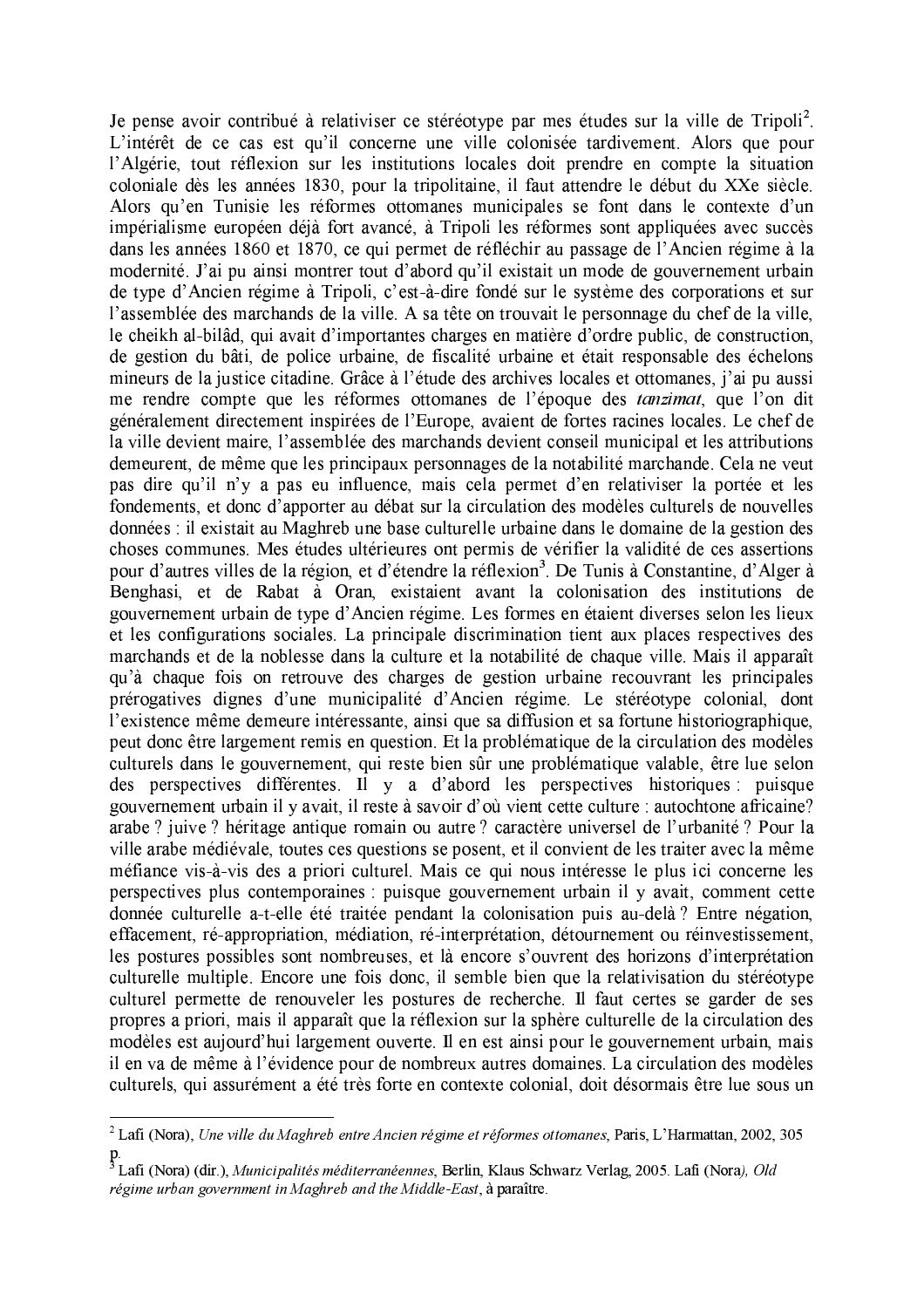jour désenchanté. Il ne suffit pas de décoloniser l'a priori en condamnant l'imposition par exemple de municipalités coloniales dans le pouvoir urbain, il faut aussi désenchanter le modèle. Ce processus de désenchantement sert également à lire la ville actuelle sous un autre angle, notamment en ce qui concerne la place des élites urbaines traditionnelles. Ces élites ont une histoire plus longue que ce que l'on dit généralement, et ont une place dans la société culturellement plus articulée que ne le laisse entendre la simple notion de notabilité urbaine telle qu'elle est généralement utilisée. Ces constatations ont également un effet sur l'appréhension du lien entre notabilité et espace de la ville, ainsi que sur l'évaluation des parcours de transformation de la forme de la ville. L'étude de la morphologie elle-même doit en effet intégrer les données de ce qui est plus qu'un contexte culturel.

#### II/ Gouvernement urbain et références étatiques

Le rapport entre instances locales et instances nationales doit également être l'objet de ce processus d'analyse critique des références culturelles. Car dans ce domaine, divers niveaux d'a priori se superposent. D'abord la minoration constante de la consistance des instances du gouvernement urbain. On a vu combien cela ne correspondait pas à la réalité. Il existe bien une matrice de gouvernement urbain dans la ville maghrébine d'Ancien régime, et si celle-ci n'a pas toujours donné lieu à des processus de modernisation, c'est assurément pour des raisons historiques au premier rang desquelles vient sans doute la colonisation.

Ensuite, la notion d'Etat central est elle aussi l'objet de profondes réifications et d'abusifs raccourcis dans l'analyse. Mais là encore, l'irruption des enjeux coloniaux complique l'interprétation. Certes les Etats n'ont pas connu le processus de modernisation politique et administrative connu en Europe. Mais en 1830 l'Algérie était-elle si en retard ? On est seulement quarante ans après la révolution française, quinze ans après l'œuvre napoléonienne de modernisation de l'Etat, et de nombreux pays d'Europe même ont encore une situation arriérée. Par ailleurs, les zones restées ottomanes du Maghreb ont connu les débuts de la modernisation de l'Etat impulsée par les *tanzimat*, avec, dans ce domaine, peu de retard si c'est en ces termes qu'il faut lire l'histoire. Quant à la notion de nation, on sait désormais combien souvent en Europe même hors de France et de quelques rares pays, elle est une construction du XIXe siècle que l'Algérie colonisée en 1830 n'avait aucune raison d'avoir développé plus que la Serbie ou la Belgique. Les jugements sur la situation de l'Etat au Maghreb doivent donc se départir de modèles culturels trop figés. Ce qui ne veut pas dire que les questions ne se posent pas, y compris pour les périodes ultérieures : Etat et Empire ottoman. Etat et colonisation. Etat et luttes nationales. Etat et indépendances. Etat et socialisme, Etat et monarchie, Etat et Islamisme. Je voulais juste relativiser certaines références et souligner combien tant l'échelon local que celui central ont été objets de réifications excessives. Dans ces conditions, la lecture du rapport entre local et central est difficile. Je voudrais simplement insister ici sur ce nécessaire désenchantement des références culturelles. Notre analyse du rapport entre Etat et local dans les villes du Maghreb d'aujourd'hui ne peut qu'en être enrichie.

### III/ Gouvernement urbain et sphère du religieux

Dans cette réflexion sur les références culturelles, je voudrais clore mon analyse par une évocation de la sphère religieuse et de sa prégnance dans les sociétés urbaines maghrébines. A partir de la lecture de l'évolution des modalités de gouvernement urbain, un certain nombre de questions se posent en effet, de nature à nous permettre de proposer ici aussi une relativisation de certains *a priori*. L'*a priori* culturel, dans ce cas, colonial et post-colonial, fruit aussi du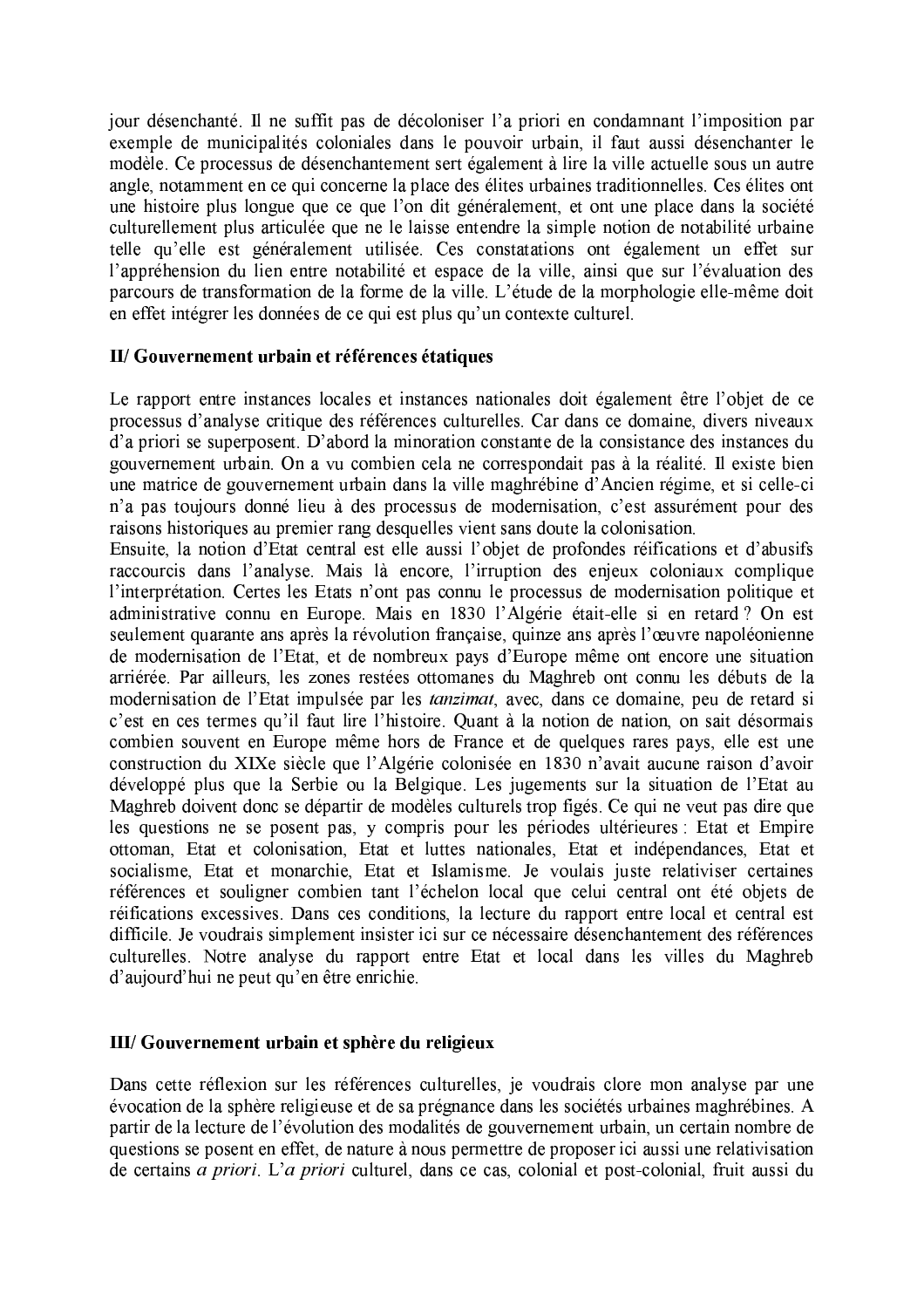relativisme culturel et, pour son aspect local, de ré-interprétations politiques actuelles qui vont dans le sens de la majoration de la place du religieux dans la société, veut que l'ordonnancement de la société ancienne soit de nature religieuse, et que les formes de régulation sociale aient eu des résonances surtout religieuses. Pour ce qui concerne le gouvernement urbain, exemple qui nous intéresse ici, cette thèse s'accommode parfaitement de la minoration du rôle des institutions civiques urbaines. Dans ce sens, deux a priori culturels se complètent : les sociétés urbaines anciennes ou traditionnelles au Maghreb ne connaissaient pas de formes de régulation civique, et, autre a priori, les seules modalités de régulation sociale relevaient de la sphère religieuse. Notons que cette vision du monde urbain maghrébin convient aujourd'hui aussi bien aux néo-coloniaux qu'aux islamistes.

Je voudrais ici brièvement proposer une lecture alternative de la place du religieux dans la ville dite traditionnelle au Maghreb : d'une part, il existait des instances laïques de gestion sociale urbaine (assemblée des marchands, charge de chef de la ville, chef de quartier, chef des marchés, corporations) et d'autre part les références à la religion n'étaient pas toujours le déterminant dominant. La première assertion, vérifiée, on l'a vu pour tout un ensemble de villes, a pour conséquence de placer le débat sur les institutions urbaines dans la sphère du profane. La seconde permet de ré-examiner la place réelle des références culturelles religieuses. Car il ne s'agit ici en aucun cas de les minorer, mais simplement de les interpréter d'une manière débarrassée des *a priori* culturels voire culturalistes. Bien sûr, chacun dans la ville maghrébine d'Ancien régime se devait de se comporter selon la morale religieuse, et qui était chargé du bien commun se devait plus que quiconque de répondre à ces canons. On peut résumer par le terme de *hisba* cette morale religieuse du comportement social. Mais cela ne veut pas dire que la société était régie par la religion. Simplement que la religion était l'horizon du bon comportement social. La notion de hisba est en effet complexe, mais pour ce qui est des charges du gouvernement urbain, elle est proche de ce qu'on pourrait appeler le bon gouvernement, tel que théorisé dans l'Italie chrétienne médiévale (cette référence culturelle se veut pratique du comparatisme culturel, et non analogie). Le buon governo municipal siennois, référence majeure de la sphère culturelle d'Ancien régime n'est pas un précepte religieux. Mais, et la fresque d'Ambrogio Lorenzetti l'illustre, il est riche de multiples références religieuses, fruit d'un univers culturel et social. Il ne viendrait à personne de dire que la municipalité toscane est une institution religieuse. Qui en occupe les charges doit seulement se comporter en bon chrétien. Au nom de quel relativisme culturel faudrait-il interpréter la *hisba* qui régit les actions des administrateurs urbains de l'ancien régime maghrébin en tant qu'ordonnancement religieux de la société? Le chef de la ville devait simplement se comporter en bon musulman et la référence culturelle de l'honnêteté et de la probité était riche d'une morale religieuse. Hisba et bon gouvernement sont donc à la base de l'action des responsables de la ville, et en cas de défaillance, on les blâme selon ces critères. Le gouvernement urbain était empreint de références religieuses, comme toute la société, ce qui est différent d'une régulation religieuse de la société. Il en va de même dans l'interprétation de la place des biens dits habous dans l'histoire des espaces de la ville. Les habous étaient les biens communs. Leur essence était telle, et si elle recouvrait des notations religieuses, ils n'étaient pas forcément toujours des biens religieux. Les biens communs des municipalités d'ancien régime sont ainsi régis sous la catégorie de habous, qui est aussi une catégorie juridique et fiscale.

Les interprétations actuelles sur la ville maghrébine peuvent ainsi être relativisées par la relativisation de ces *topoi*. L'islamisme politique nourrit ainsi un rapport au passé dans lequel la place de la religion dans la vie sociale est médiatisée. On peut certes penser que chacun doit se comporter selon la morale religieuse, mais interpréter l'ensemble de la vie sociale en termes religieux est différent. Et en tout cas, la ville ancienne n'était pas régie par la religion. Les instances de gouvernement urbain étaient éminemment laïques dans leur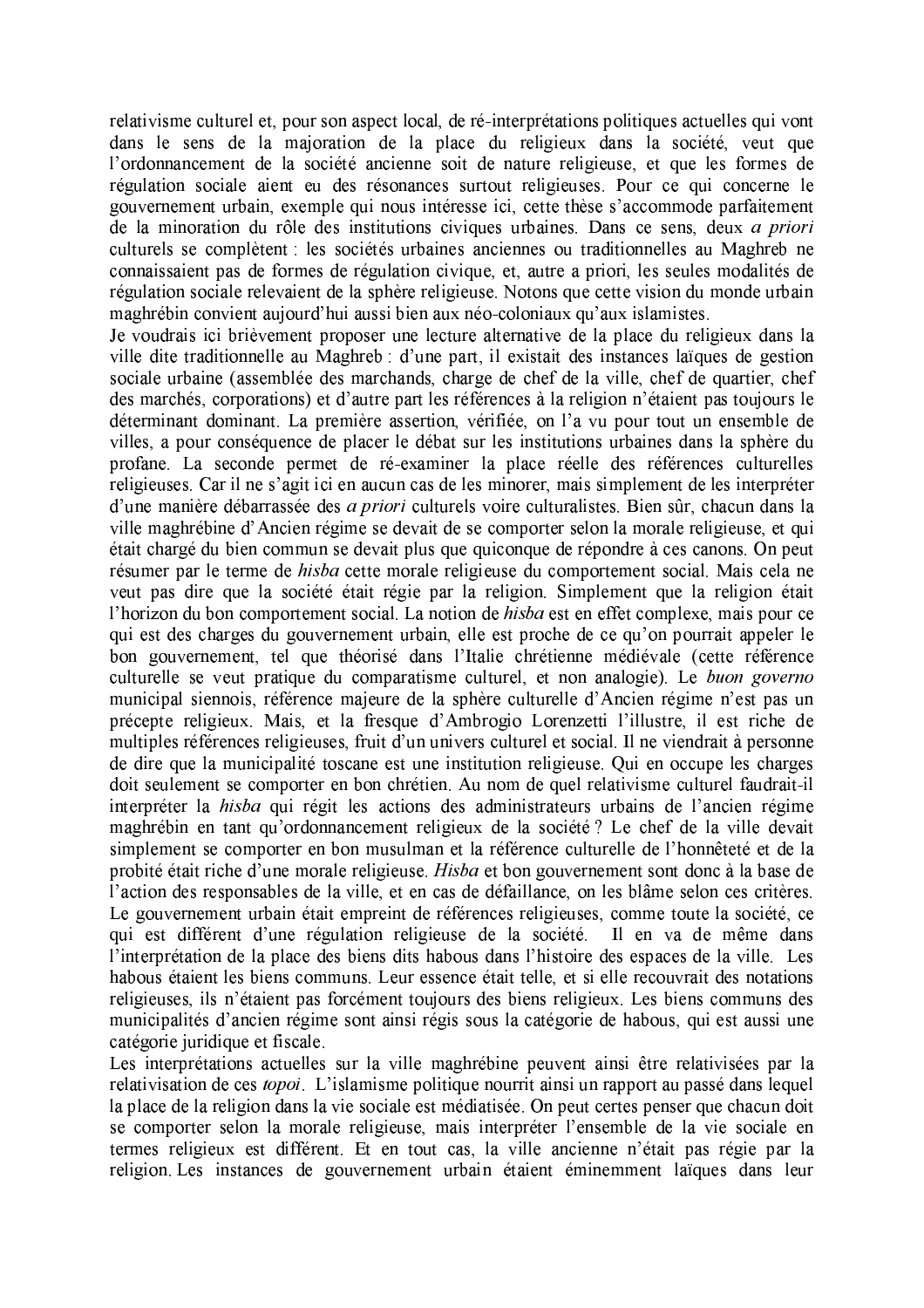essence, ce qui n'empêchait pas chacun, et la société dans son ensemble d'avoir comme référence la morale religieuse. Le chef de la ville était généralement un marchand et était chef en tant que chef de l'assemblée des marchands. La sphère culturelle du commerce avait dans ce cas une importance dominante dans la vie urbaine et sociale.

#### Conclusion

Je voudrais brièvement en conclusion, après ces trois tentatives de désenchantement culturel dans le domaine urbain, en revenir à la fois aux attendus théoriques et à l'actualité pratique de la démarche. Sur le plan théorique, il semble bien que l'interprétation des sociétés actuelles doive désormais prendre en compte non seulement les apports d'une démarche historicisée, mais aussi les apports des processus visant à se départir des accumulations interprétatives héritées. Sur le plan pratique, il convient assurément de replacer nos études sur la morphologie urbaine, et surtout sur la société urbaine, dans des grilles interprétatives plus ouvertes à ces apports.

### Quelques références bibliographiques :

Abouhani (Abdelghani), Pouvoirs, villes et notabilités locales. Quand les notables font la ville, Tours, Urbama, 1999, 214 p.

Anderson (Lisa), The State and Social Transformation in Tunisia and Libya, Princeton University Press, 1986, 325 p.

Barkey (Karen), Bandits and Burocrats. The Ottoman Route to State Centralization, Ithaca, Cornell University Press, 1994, 282 p.

Bhabha (Homi K/), The location of culture, Londres, Routledge, 1994, 285 p.

Black (Cyril) Brown (Carl) (dir.), Modernization in the Middle-East, Princeton, Darwin Press, 2002, 418 p.

Blanc (François-Paul) (dir.), Les islamisations : réel et imaginaire, Perpignan, 1997, 468 p.

Bleuchot (Hervé) (dir.), Les institutions traditionnelles dans le monde arabe, Paris, Karthala, 1996, 228 p.

Frémaux (Jacques), Les Bureaux Arabes dans l'Algérie de la conquête, Paris, Denoël, 1993, 310 p.

Hanna (Nelly) (dir.), The State and its Servants. Administration in Egypt from Ottoman times to the present, Le Caire, American University, 1995, 128 p.

Itzokowitz (Norman), Ottoman Empire and Islamic Tradition, University of Chicago Press, 1972, 117 p.